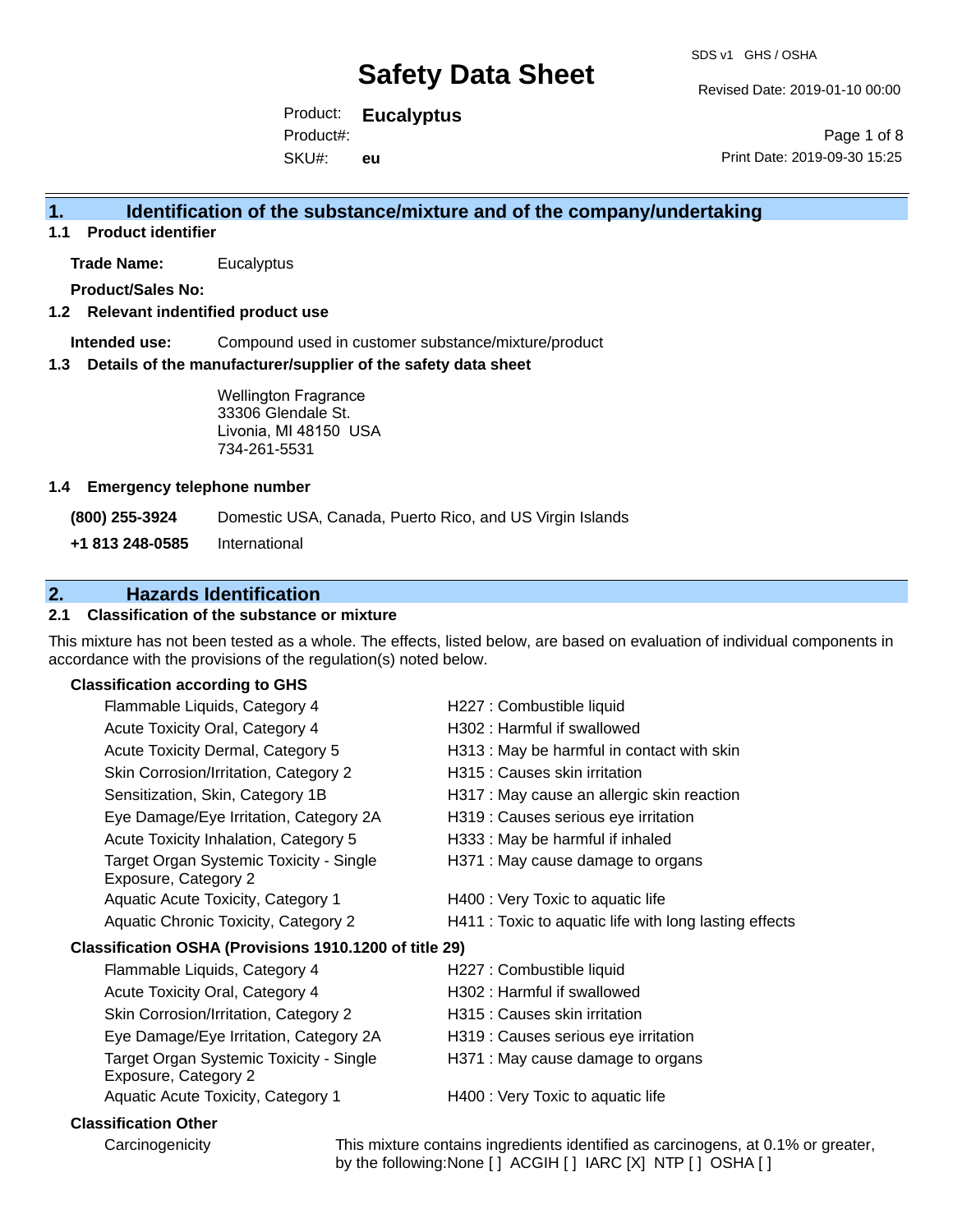#### Revised Date: 2019-01-10 00:00

Product: **Eucalyptus**  SKU#: Product#: **eu**

Page 2 of 8 Print Date: 2019-09-30 15:25

#### **2.2 Label elements**

### **Labelling (REGULATION (EC) No 1272/2008)**

**Hazard pictograms**



#### **Signal Word: Warning**

#### **Hazard statments**

| H <sub>22</sub> 7 | Combustible liquid                              |
|-------------------|-------------------------------------------------|
| H302              | Harmful if swallowed                            |
| H313              | May be harmful in contact with skin             |
| H315              | Causes skin irritation                          |
| H317              | May cause an allergic skin reaction             |
| H319              | Causes serious eye irritation                   |
| H333              | May be harmful if inhaled                       |
| H371              | May cause damage to organs                      |
| H400              | Very Toxic to aquatic life                      |
| H411              | Toxic to aquatic life with long lasting effects |
|                   |                                                 |

#### **Precautionary Statements**

#### **Prevention:**

| Keep cool                                                                                                                             |
|---------------------------------------------------------------------------------------------------------------------------------------|
| Do not breathe dust/fume/gas/mist/vapors/spray                                                                                        |
| Wash hands thoroughly after handling                                                                                                  |
| Do not eat, drink or smoke when using this product                                                                                    |
| Contaminated work clothing should not be allowed out of the workplace                                                                 |
| Avoid release to the environment                                                                                                      |
|                                                                                                                                       |
| IF SWALLOWED: Call a POISON CENTER or doctor/physician if you feel unwell Rinse<br>mouth                                              |
| IF ON SKIN: Wash with soap and water                                                                                                  |
| IF INHALED: Call a POISON CENTER or doctor/physician if you feel unwell                                                               |
| IF IN EYES: Rinse cautiously with water for several minutes Remove contact lenses if<br>present and easy to do. continue rinsing      |
| IF exposed or you feel unwell:                                                                                                        |
| Call a POISON CENTER or doctor/physician                                                                                              |
| If skin irritation or a rash occurs: Get medical advice/attention                                                                     |
| If eye irritation persists: Get medical advice/attention                                                                              |
| Take off contaminated clothing and wash before reuse                                                                                  |
| Wash contaminated clothing before reuse                                                                                               |
| In case of fire: Use Carbon dioxide (CO2), Dry chemical, or Foam for extinction. Do not use<br>a direct water jet on burning material |
| <b>Collect Spillage</b>                                                                                                               |
|                                                                                                                                       |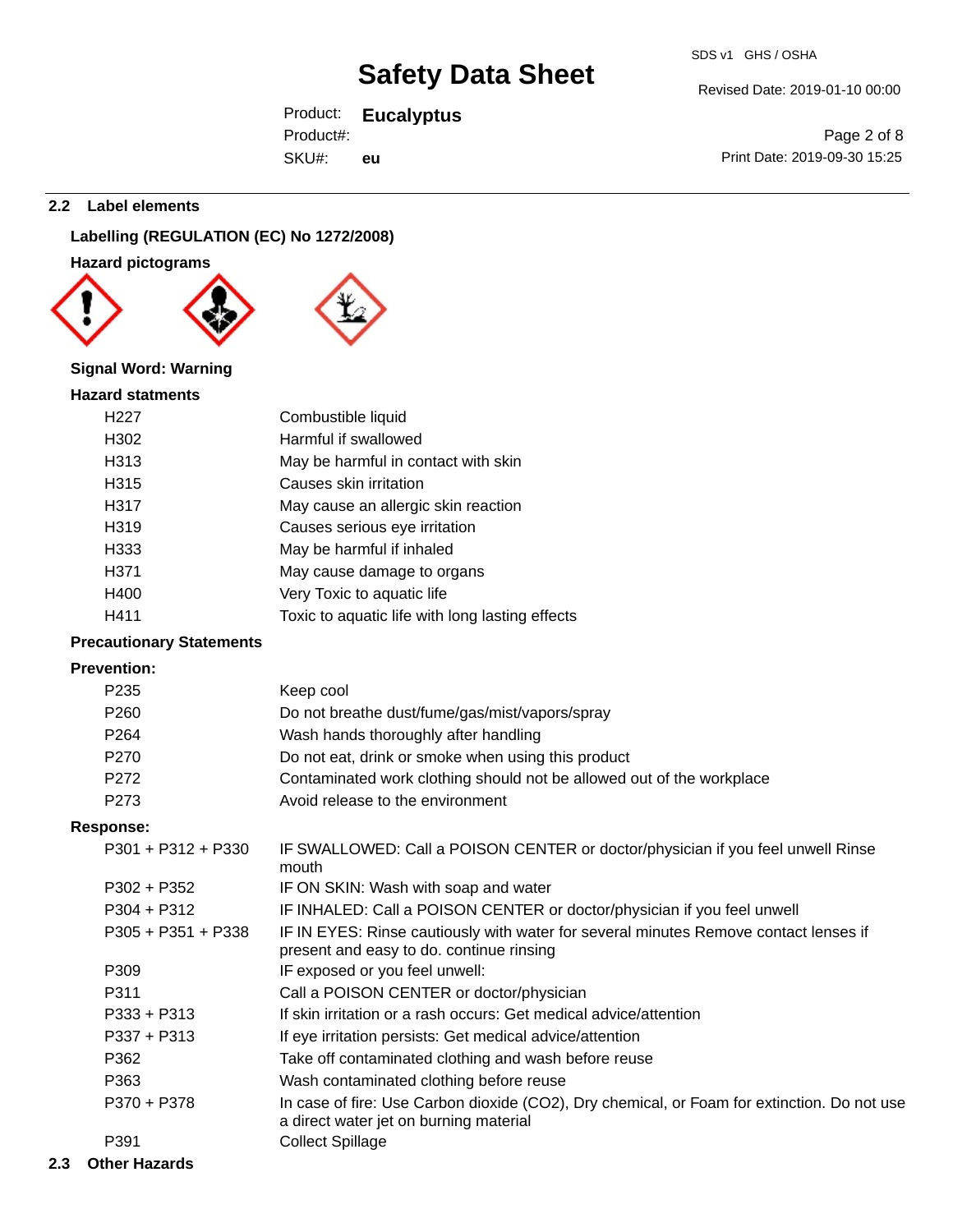Revised Date: 2019-01-10 00:00

Product: **Eucalyptus**  SKU#: Product#: **eu**

Page 3 of 8 Print Date: 2019-09-30 15:25

#### **no data available**

#### **3. Composition/Information on Ingredients**

#### **3.1 Mixtures**

This product is a complex mixture of ingredients, which contains among others the following substance(s), presenting a health or environmental hazard within the meaning of the UN Globally Harmonized System of Classification and Labeling of Chemicals (GHS):

| CAS#<br>Ingredient     | EC#                                                      | Conc.<br>Range | <b>GHS Classification</b>                                                 |
|------------------------|----------------------------------------------------------|----------------|---------------------------------------------------------------------------|
| 120-51-4               | 204-402-9                                                | $50 - 60 %$    | H302; H313; H400; H411                                                    |
| <b>Benzyl Benzoate</b> |                                                          |                |                                                                           |
| 76-22-2                | 200-945-0                                                | $10 - 20%$     | H228; H302; H332; H371; H402                                              |
| Camphor                |                                                          |                |                                                                           |
| 470-82-6               | 207-431-5                                                | $5 - 10 \%$    | H <sub>226</sub> ; H <sub>303</sub> ; H <sub>316</sub> ; H <sub>317</sub> |
| Eucalyptol             |                                                          |                |                                                                           |
| $97 - 53 - 0$          | 202-589-1                                                | $2 - 5%$       | H303; H316; H317; H319; H401                                              |
| Eugenol                |                                                          |                |                                                                           |
| 5989-27-5              | 227-813-5                                                | $2 - 5%$       | H226; H304; H315; H317; H400; H410                                        |
| Limonene               |                                                          |                |                                                                           |
| 15356-70-4             | 239-388-3                                                | $2 - 5%$       | H227; H303; H315; H320; H402                                              |
| Menthol                |                                                          |                |                                                                           |
| 78-70-6                | 201-134-4                                                | $2 - 5%$       | H227; H303; H315; H317; H319; H402                                        |
| Linalool               |                                                          |                |                                                                           |
| $93 - 28 - 7$          | 202-235-6                                                | $1 - 2%$       | H302; H401                                                                |
| Eugenyl acetate        |                                                          |                |                                                                           |
|                        | See Section 16 for full text of GHS classification codes |                |                                                                           |

See Section 16 for full text of GHS classification codes which where not shown in section 2

Total Hydrocarbon Content  $(% \mathcal{O}_{N})$  = 6.26

### **4. First Aid Measures**

#### **4.1 Description of first aid measures**

| Inhalation:           | Remove from exposure site to fresh air and keep at rest.<br>Obtain medical advice.                            |
|-----------------------|---------------------------------------------------------------------------------------------------------------|
| Eye Exposure:         | Flush immediately with water for at least 15 minutes.<br>Contact physician if symptoms persist.               |
| <b>Skin Exposure:</b> | Remove contaminated clothes. Wash thoroughly with water (and soap).<br>Contact physician if symptoms persist. |
| Ingestion:            | Rinse mouth with water and obtain medical advice.                                                             |
|                       | 4.2 Most important symptoms and effects, both acute and delayed                                               |
| Symptoms:             | no data available                                                                                             |
| <b>Risks:</b>         | Refer to Section 2.2 "Hazard Statements"                                                                      |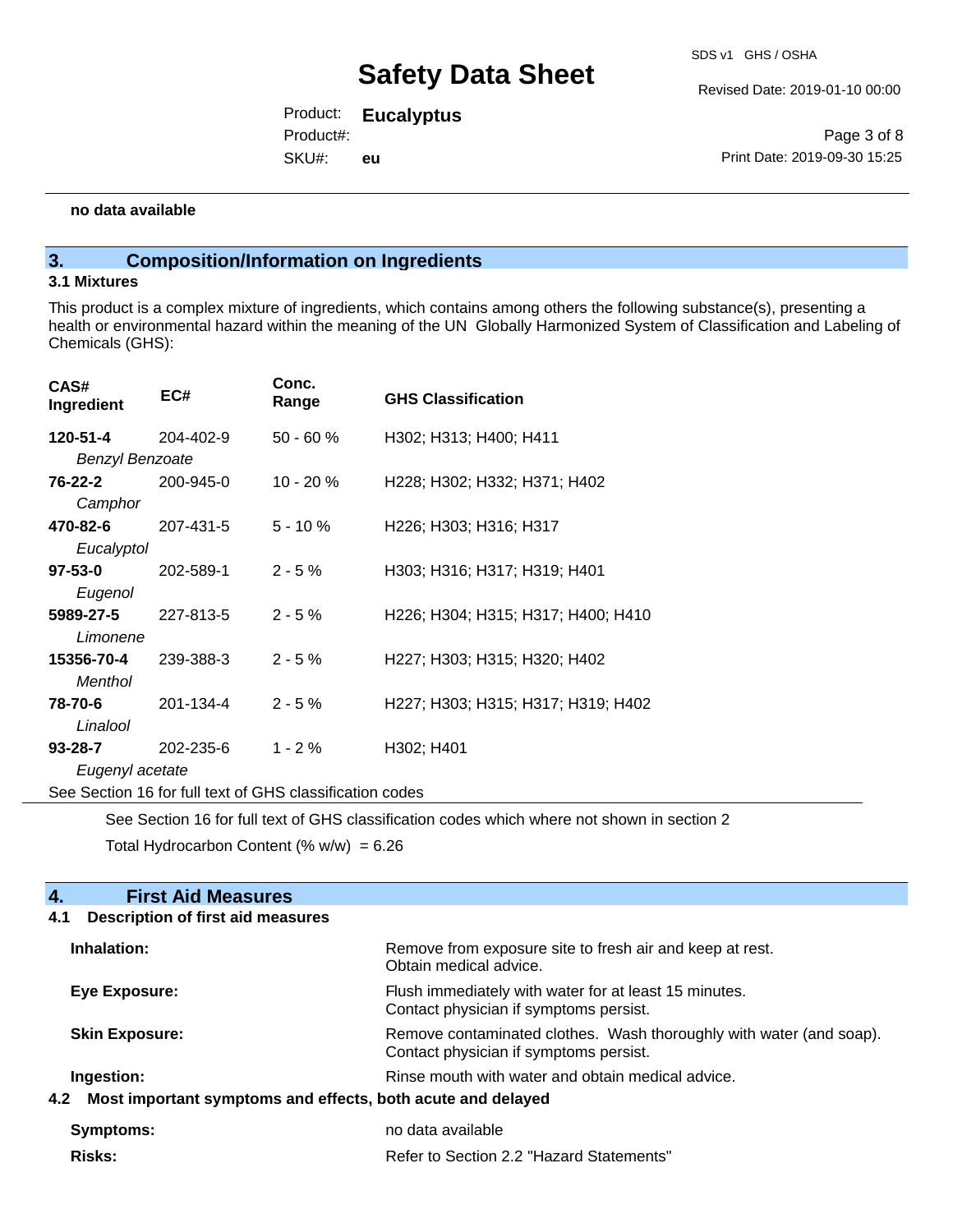SDS v1 GHS / OSHA

Revised Date: 2019-01-10 00:00

Product: **Eucalyptus**  SKU#: Product#: **eu**

Page 4 of 8 Print Date: 2019-09-30 15:25

#### **4.3 Indication of any immediate medical attention and special treatment needed**

**Treatment:** Treatment: Treatment: Refer to Section 2.2 "Response"

| 5.<br><b>Fire-Fighting measures</b>                            |                                                   |
|----------------------------------------------------------------|---------------------------------------------------|
| <b>Extinguishing media</b><br>5.1                              |                                                   |
| Suitable:                                                      | Carbon dioxide (CO2), Dry chemical, Foam          |
| Unsuitable                                                     | Do not use a direct water jet on burning material |
| 5.2 Special hazards arising from the substance or mixture      |                                                   |
| During fire fighting:<br><b>Advice for firefighters</b><br>5.3 | Water may be ineffective                          |
| <b>Further information:</b>                                    | Standard procedure for chemical fires             |

#### **6. Accidental Release Measures**

#### **6.1 Personal precautions, protective equipment and emergency procedures**

Avoid inhalation and contact with skin and eyes. A self-contained breathing apparatus is recommended in case of a major spill.

#### **6.2 Environmental precautions**

Keep away from drains, soil, and surface and groundwater.

#### **6.3 Methods and materials for containment and cleaning up**

Clean up spillage promptly. Remove ignition sources. Provide adequate ventilation. Avoid excessive inhalation of vapors. Gross spillages should be contained by use of sand or inert powder and disposed of according to the local regulations.

#### **6.4 Reference to other sections**

Not Applicable

#### **7. Handling and Storage**

#### **7.1 Precautions for safe handling**

Apply according to good manufacturing and industrial hygiene practices with proper ventilation. Do not drink, eat or smoke while handling. Respect good personal hygiene.

#### **7.2 Conditions for safe storage, including any incompatibilities**

Store in a cool, dry and ventilated area away from heat sources and protected from light in tightly closed original container. Avoid uncoated metal container. Keep air contact to a minimum.

#### **7.3 Specific end uses**

No information available

#### **8. Exposure Controls/Personal Protection**

#### **8.1 Control parameters**

**Exposure Limits: Component** ACGIH

#### TWA ppm STEL ppm TWA ppm STEL ppmACGIH OSHA OSHA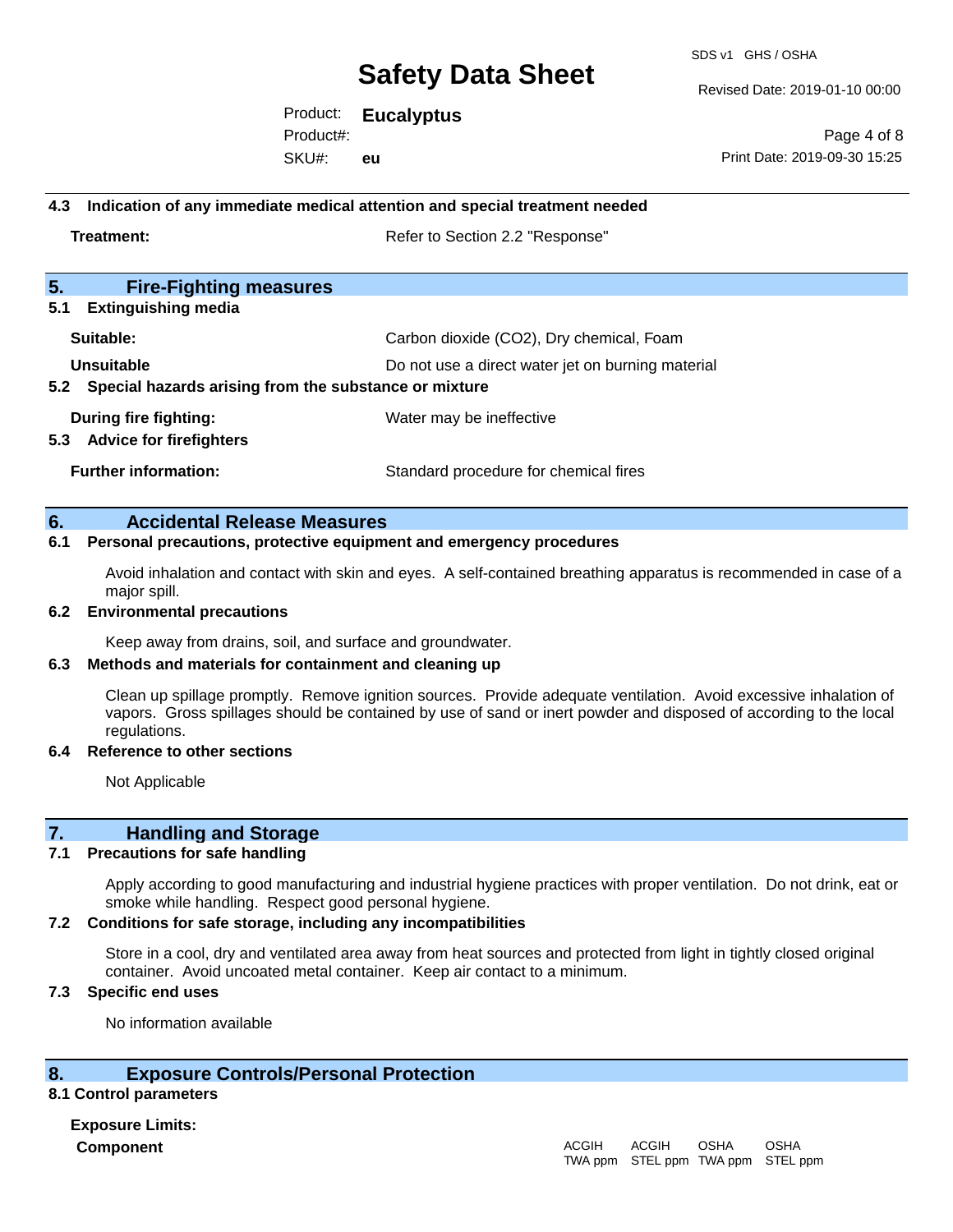SDS v1 GHS / OSHA

Revised Date: 2019-01-10 00:00

| Product:  | <b>Eucalyptus</b> |
|-----------|-------------------|
| Product#: |                   |
| SKU#:     | eu                |

Page 5 of 8 Print Date: 2019-09-30 15:25

| $76 - 22 - 2$                  | Camphor |                                                                                                                                          |
|--------------------------------|---------|------------------------------------------------------------------------------------------------------------------------------------------|
| <b>Engineering Controls:</b>   |         | Use local exhaust as needed.<br>8.2 Exposure controls - Personal protective equipment                                                    |
| Eye protection:                |         | Tightly sealed goggles, face shield, or safety glasses with brow guards and side shields, etc.<br>as may be appropriate for the exposure |
| <b>Respiratory protection:</b> |         | Avoid excessive inhalation of concentrated vapors. Apply local ventilation where appropriate.                                            |
| <b>Skin protection:</b>        |         | Avoid Skin contact. Use chemically resistant gloves as needed.                                                                           |

### **9. Physical and Chemical Properties**

### **9.1 Information on basic physical and chemical properties**

| Appearance:                  | Liquid                          |
|------------------------------|---------------------------------|
| Odor:                        | Conforms to Standard            |
| Color:                       | Colorless to Yellow Tint (G0-1) |
| <b>Viscosity:</b>            | Liquid                          |
| <b>Freezing Point:</b>       | Not determined                  |
| <b>Boiling Point:</b>        | Not determined                  |
| <b>Melting Point:</b>        | Not determined                  |
| <b>Flashpoint (CCCFP):</b>   | 168 F (75.56 C)                 |
| <b>Auto flammability:</b>    | Not determined                  |
| <b>Explosive Properties:</b> | None Expected                   |
| <b>Oxidizing properties:</b> | None Expected                   |
| Vapor Pressure (mmHg@20 C):  | 0.1784                          |
| %VOC:                        | 0.18                            |
| Specific Gravity @ 25 C:     | 1.0350                          |
| Density @ 25 C:              | 1.0320                          |
| Refractive Index @ 20 C:     | 1.5250                          |
| Soluble in:                  | Oil                             |

### **10. Stability and Reactivity**

| <b>10.1 Reactivity</b>                  | None                                               |
|-----------------------------------------|----------------------------------------------------|
| <b>10.2 Chemical stability</b>          | Stable                                             |
| 10.3 Possibility of hazardous reactions | None known                                         |
| <b>10.4 Conditions to avoid</b>         | None known                                         |
| 10.5 Incompatible materials             | Strong oxidizing agents, strong acids, and alkalis |
| 10.6 Hazardous decomposition products   | None known                                         |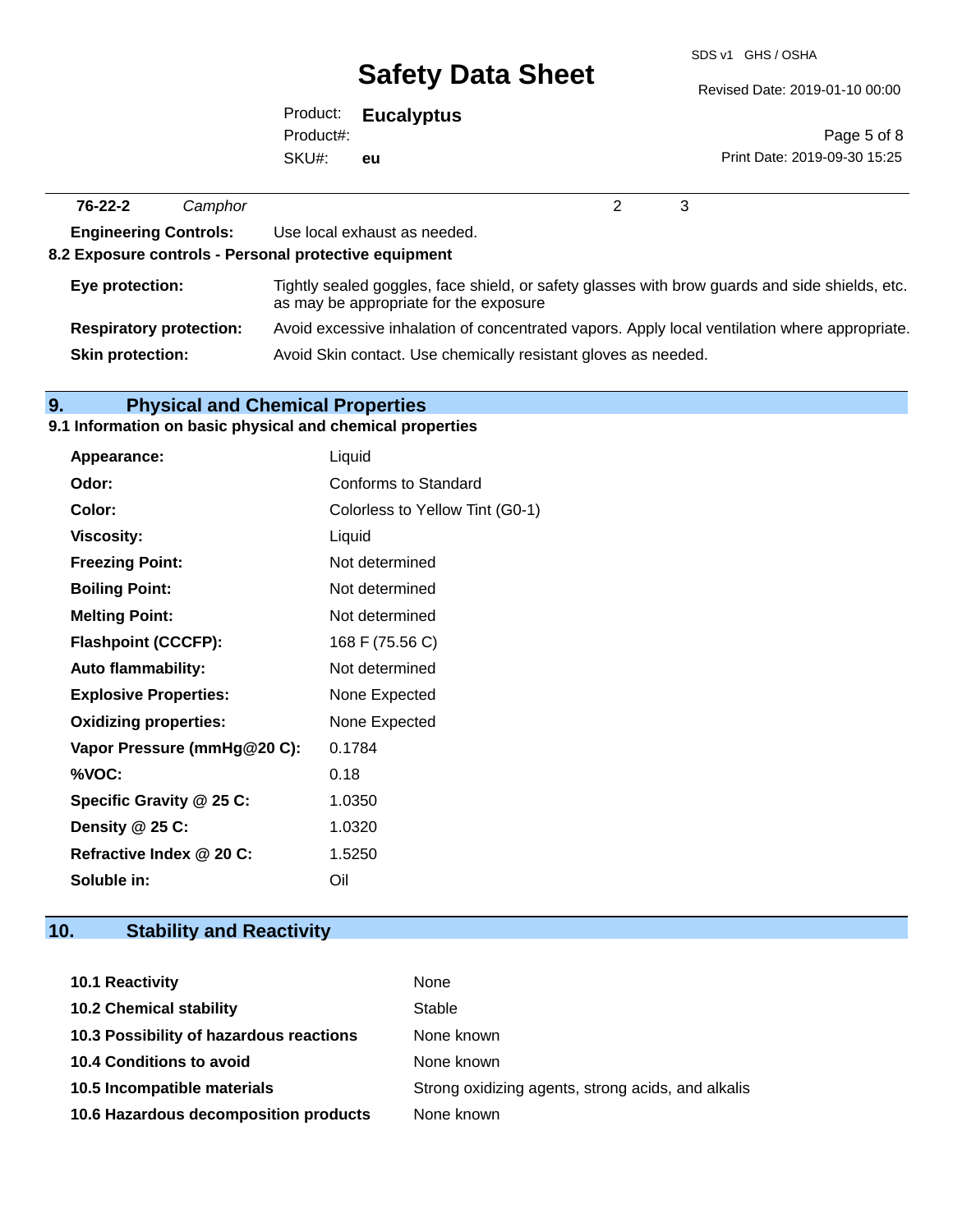SDS v1 GHS / OSHA

Revised Date: 2019-01-10 00:00

Product: **Eucalyptus**  SKU#: Product#: **eu**

Page 6 of 8 Print Date: 2019-09-30 15:25

| 11.<br><b>Toxicological Information</b> |  |
|-----------------------------------------|--|
|-----------------------------------------|--|

#### **11.1 Toxicological Effects**

Acute Toxicity Estimates (ATEs) based on the individual Ingredient Toxicity Data utilizing the "Additivity Formula"

| Acute toxicity - Oral - (Rat) mg/kg                | (LD50: 1757.4692) Harmful if swallowed                   |
|----------------------------------------------------|----------------------------------------------------------|
| Acute toxicity - Dermal - (Rabbit) mg/kg           | (LD50: 4145.8333) May be harmful in contact with skin    |
| Acute toxicity - Inhalation - (Rat) mg/L/4hr       | (LD50: 130.0947) May be harmful if inhaled               |
| <b>Skin corrosion / irritation</b>                 | May be harmful if inhaled                                |
| Serious eye damage / irritation                    | Causes serious eye irritation                            |
| <b>Respiratory sensitization</b>                   | Not classified - the classification criteria are not met |
| <b>Skin sensitization</b>                          | May cause an allergic skin reaction                      |
| <b>Germ cell mutagenicity</b>                      | Not classified - the classification criteria are not met |
| Carcinogenicity                                    | Not classified - the classification criteria are not met |
| <b>Reproductive toxicity</b>                       | Not classified - the classification criteria are not met |
| Specific target organ toxicity - single exposure   | May cause damage to organs                               |
| Specific target organ toxicity - repeated exposure | Not classified - the classification criteria are not met |
| <b>Aspiration hazard</b>                           | Not classified - the classification criteria are not met |

### **12. Ecological Information**

**12.1 Toxicity**

| <b>Acute acquatic toxicity</b>     | Very Toxic to aquatic life                      |
|------------------------------------|-------------------------------------------------|
| <b>Chronic acquatic toxicity</b>   | Toxic to aquatic life with long lasting effects |
| <b>Toxicity Data on soil</b>       | no data available                               |
| <b>Toxicity on other organisms</b> | no data available                               |
|                                    |                                                 |
| 12.2 Persistence and degradability | no data available                               |
| 12.3 Bioaccumulative potential     | no data available                               |
| 12.4 Mobility in soil              | no data available                               |
| 12.5 Other adverse effects         | no data available                               |
|                                    |                                                 |

#### **13. Disposal Conditions**

#### **13.1 Waste treatment methods**

Do not allow product to reach sewage systems. Dispose of in accordance with all local and national regulations. Send to a licensed waste management company.The product should not be allowed to enter drains, water courses or the soil. Do not contaminate ponds, waterways or ditches with chemical or used container.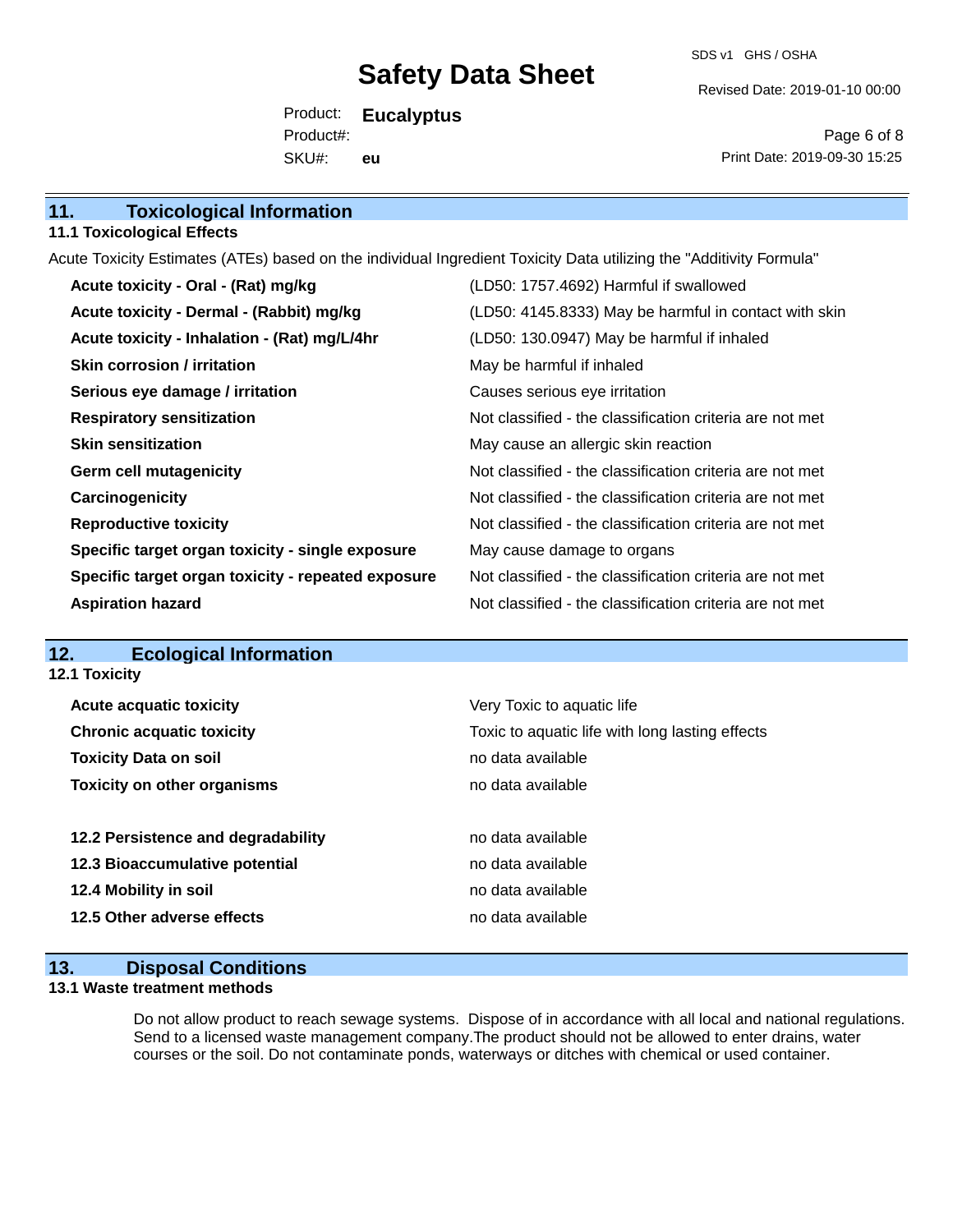SDS v1 GHS / OSHA

Revised Date: 2019-01-10 00:00

Product: **Eucalyptus**  Product#:

SKU#: **eu**

Page 7 of 8 Print Date: 2019-09-30 15:25

### **14. Transport Information**

| <b>Marine Pollutant</b>                                       | Yes. Ingredient of greatest environmental impact:<br>120-51-4 : (50 - 60 %) : Benzyl Benzoate |              |                                     |                 |               |
|---------------------------------------------------------------|-----------------------------------------------------------------------------------------------|--------------|-------------------------------------|-----------------|---------------|
| <b>Regulator</b>                                              |                                                                                               | <b>Class</b> | <b>Pack Group</b>                   | <b>Sub Risk</b> | UN-nr.        |
| U.S. DOT (Non-Bulk)                                           |                                                                                               |              | Not Regulated - Not Dangerous Goods |                 |               |
| Chemicals NOI                                                 |                                                                                               |              |                                     |                 |               |
| <b>ADR/RID (International Road/Rail)</b>                      |                                                                                               |              |                                     |                 |               |
| <b>Environmentally Hazardous</b><br>Substance, Liquid, n.o.s. |                                                                                               | 9            | $\mathbf{III}$                      |                 | <b>UN3082</b> |
| <b>IATA (Air Cargo)</b>                                       |                                                                                               |              |                                     |                 |               |
| <b>Environmentally Hazardous</b><br>Substance, Liquid, n.o.s. |                                                                                               | 9            | $\mathbf{III}$                      |                 | <b>UN3082</b> |
| IMDG (Sea)                                                    |                                                                                               |              |                                     |                 |               |
| <b>Environmentally Hazardous</b><br>Substance, Liquid, n.o.s. |                                                                                               | 9            | $\mathbf{III}$                      |                 | UN3082        |

| 15.                                       | <b>Regulatory Information</b> |                                     |                                                              |  |
|-------------------------------------------|-------------------------------|-------------------------------------|--------------------------------------------------------------|--|
| <b>U.S. Federal Regulations</b>           |                               |                                     |                                                              |  |
| <b>TSCA (Toxic Substance Control Act)</b> |                               |                                     | All components of the substance/mixture are listed or exempt |  |
| 40 CFR(EPCRA, SARA, CERCLA and CAA)       |                               |                                     | This product contains NO components of concern.              |  |
| <b>U.S. State Regulations</b>             |                               |                                     |                                                              |  |
| <b>California Proposition 65 Warning</b>  |                               |                                     | This product contains the following components:              |  |
| $123 - 35 - 3$                            |                               | $204 - 622 - 5$ 0.1 - 1.0 %         | beta-Myrcene                                                 |  |
| $93 - 15 - 2$                             |                               | $202 - 223 - 0 \leq 44 \text{ ppm}$ | Methyl Eugenol (Natural Source)                              |  |
| <b>Canadian Regulations</b>               |                               |                                     |                                                              |  |
| <b>DSL</b>                                |                               |                                     | 100.00% of the components are listed or exempt.              |  |

### **16. Other Information**

#### **GHS H-Statements referred to under section 3 and not listed in section 2**

| H226 : Flammable liquid and vapour                                      | H228 : Flammable Solid                                         |
|-------------------------------------------------------------------------|----------------------------------------------------------------|
| H303: May be harmful if swallowed                                       | H304 : May be fatal if swallowed and enters airways            |
| H316 : Causes mild skin irritation                                      | H320 : Causes eye irritation                                   |
| H332 : Harmful if inhaled                                               | H401 : Toxic to aquatic life                                   |
| H402 : Harmful to aquatic life                                          | H410 : Very toxic to aquatic life with long lasting<br>effects |
| <b>Total Fractional Values</b>                                          |                                                                |
| (TFV) Risk                                                              | (TFV) Risk                                                     |
| (44.28) Aquatic Chronic Toxicity, Category 3                            | (38.43) Acute Toxicity Inhalation, Category 5                  |
| (12.00) Target Organ Systemic Toxicity - Single Exposure,<br>Category 2 | (6.00) Sensitization, Skin, Category 1B                        |
| (4.43) Aquatic Chronic Toxicity, Category 2                             | (2.66) Aquatic Chronic Toxicity, Category 4                    |
|                                                                         |                                                                |